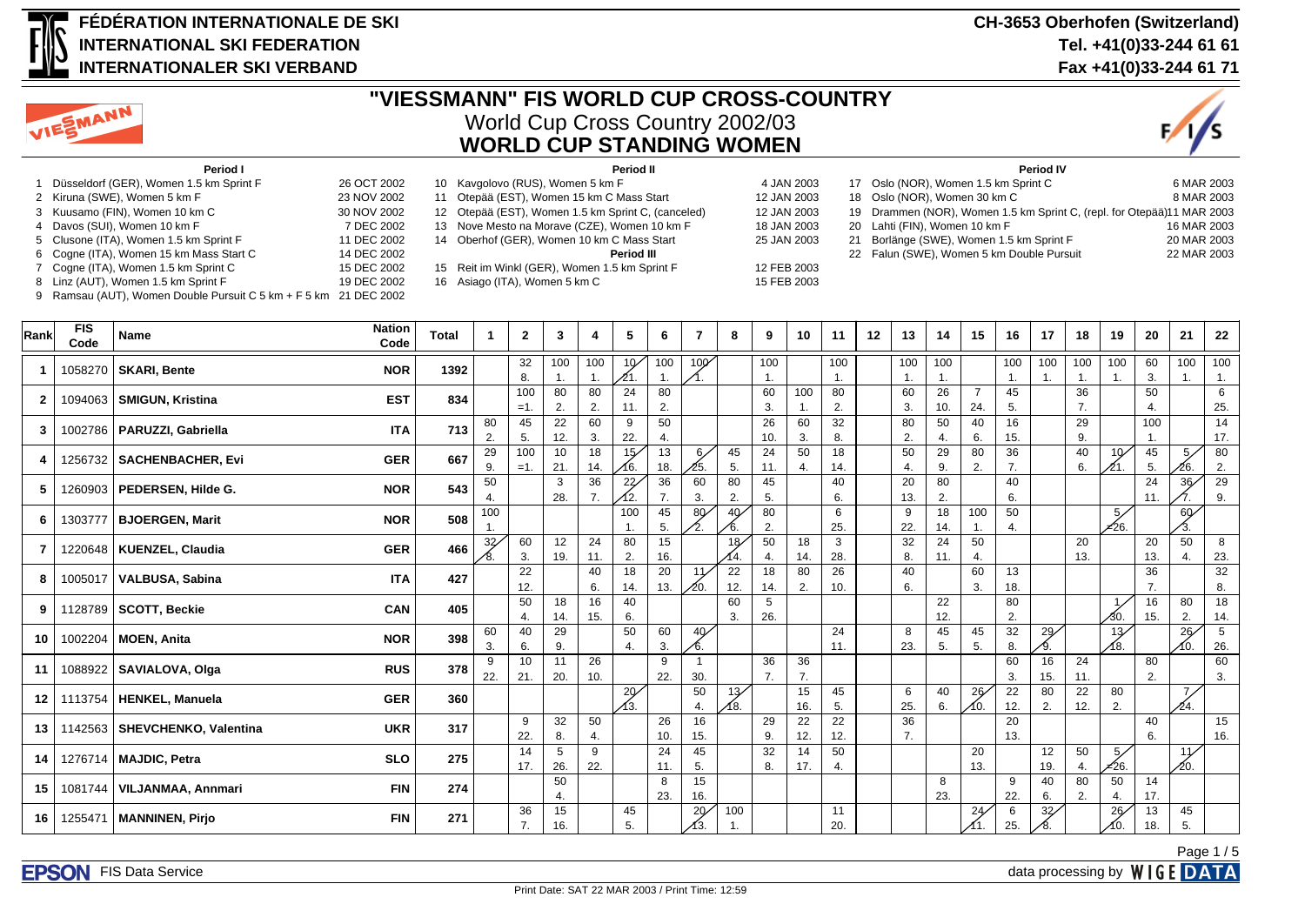



| Rank | FIS<br>Code | Name                         | <b>Nation</b><br>Code | <b>Total</b> | $\mathbf{1}$ | $\mathbf{2}$ | 3                     | 4                      | $5\phantom{.0}$ | 6                      | $\overline{7}$         | 8                     | 9         | 10        | 11                    | 12 | 13                    | 14        | 15                   | 16                    | 17                     | 18                    | 19         | 20                       | 21                    | ${\bf 22}$            |
|------|-------------|------------------------------|-----------------------|--------------|--------------|--------------|-----------------------|------------------------|-----------------|------------------------|------------------------|-----------------------|-----------|-----------|-----------------------|----|-----------------------|-----------|----------------------|-----------------------|------------------------|-----------------------|------------|--------------------------|-----------------------|-----------------------|
| 17   | 3485032     | KOROSTELEVA, Natalia         | <b>RUS</b>            | 269          | 26<br>10.    | 24<br>11.    | $\overline{1}$<br>30. | 20<br>13.              | 29<br>9.        |                        |                        |                       | 15<br>16. | 24<br>11. |                       |    |                       |           |                      | $\overline{4}$<br>27. | 6 <sub>2</sub><br>⁄25. | 18<br>14.             |            | 26<br>10.                | 32<br>8.              | $\overline{50}$<br>4. |
| 18   | 1044787     | <b>GAVRIILJUK, Nina</b>      | <b>RUS</b>            | 230          |              | 18<br>14.    | 16<br>15.             | 45<br>5.               |                 | $5\phantom{.0}$<br>26. |                        |                       | 40<br>6.  | 32<br>8.  | 14<br>17.             |    | 26<br>10.             |           |                      | $\overline{2}$<br>29. |                        |                       |            | 32<br>8.                 |                       |                       |
| 19   | 1218611     | <b>VAELIMAA, Kirsi</b>       | <b>FIN</b>            | 229          |              |              | 40<br>6.              |                        |                 | 12<br>19.              | 32<br>8.               |                       |           |           | 8<br>23.              |    |                       | 32<br>8.  |                      | 29<br>9.              | 60<br>3.               | $\overline{7}$<br>24. | 9<br>22.   |                          |                       |                       |
| 20   | 1133445     | <b>BAUER, Viola</b>          | <b>GER</b>            | 224          | 8<br>23.     |              | 14<br>17.             |                        |                 | 22<br>12.              | 7 <sub>2</sub><br>24.  |                       | 20<br>13. | 16<br>15. |                       |    |                       | 20<br>13. |                      | 12<br>19.             | 26<br>10.              | 26<br>10.             | 15<br>16.  |                          |                       | 45<br>5.              |
| 21   | 1305426     | <b>SKOFTERUD, Vibeke W.</b>  | <b>NOR</b>            | 217          | 45<br>5.     | 16<br>15.    | 36<br>7.              | $5\phantom{.0}$<br>26. | 7,<br>24.       | 11<br>20.              | 24<br>11.              |                       |           |           | $\overline{2}$<br>29. |    |                       |           |                      | 8<br>$= 23.$          | 14<br>17.              | $16\,$<br>15.         | 3/<br>⁄28. | 10<br>21.                | 40<br>6.              | $\overline{4}$<br>27. |
| 22   | 1041780     | SORKMO, Maj Helen            | <b>NOR</b>            | 202          | 36           | 15<br>16.    | 13<br>18.             | 11<br>20.              | 60<br>3.        |                        |                        |                       |           | 11<br>20. |                       |    | 5<br>26.              |           | 36<br>7.             | 15<br>$=16.$          | 22<br>12.              |                       | 36<br>7.   |                          | 6/<br>25.             |                       |
| 23   | 1166037     | <b>KUITUNEN, Virpi</b>       | <b>FIN</b>            | 188          |              |              |                       |                        |                 |                        |                        |                       |           |           |                       |    |                       |           |                      |                       | 20<br>13.              | 45<br>5.              | 60<br>3.   | 22<br>12.                | 15<br>16.             | 26<br>10.             |
| 24   | 1243152     | OLSSON, Jenny                | <b>SWE</b>            | 187          |              |              | 45<br>5.              | 32<br>8.               |                 | 10<br>21.              |                        |                       | 22<br>12. | 9<br>22.  | 10<br>21.             |    | 18<br>14.             |           |                      | 11<br>20.             |                        | 10<br>21.             |            |                          |                       | 20<br>13.             |
| 25   | 1367021     | SIDKO, Alena                 | <b>RUS</b>            | 185          | 5,<br>26.    | 20<br>13.    | 24<br>11.             |                        | 36<br>7.        |                        | 10 <sub>1</sub><br>21. | 36<br>7.              | 9<br>22.  | 20<br>13. |                       |    | 16<br>15.             |           | 11<br>20.            |                       | 13 <sub>6</sub><br>∕8. |                       |            | 8<br>$= 23.$             | 13<br>18.             | $\mathbf{3}$<br>28.   |
| 26   | 1126364     | VARIS, Kaisa                 | <b>FIN</b>            | 184          |              | 11<br>20.    | 8<br>23.              |                        |                 |                        |                        |                       |           |           | 60<br>3.              |    | 45<br>5.              | 60<br>3.  |                      |                       |                        |                       |            |                          |                       |                       |
| 27   | 1255665     | <b>SAARINEN, Aino Kaisa</b>  | <b>FIN</b>            | 169          |              |              | 20<br>13.             |                        |                 | 16<br>15.              | 8<br>23.               | 3/<br>∕28.            |           |           | 9<br>22.              |    |                       |           | 18<br>14.            |                       |                        | 60<br>3.              | 24<br>11.  | $\overline{2}$<br>29.    | 4 <sub>2</sub><br>27. | 12<br>19.             |
| 28   | 1186504     | <b>VASILIEVA, Lillia</b>     | <b>RUS</b>            | 163          | 14<br>17.    | 6<br>25.     | 60<br>3.              |                        |                 | 14<br>17.              |                        |                       | 11<br>20. |           | 20<br>13.             |    | 3<br>28.              |           |                      | 15<br>$=16.$          | $5\phantom{.0}$<br>26. | 11<br>20.             |            | $\overline{4}$<br>$=27.$ |                       |                       |
| 29   | 1107837     | EK, Elin                     | <b>SWE</b>            | 155          |              | 12<br>19.    | $\overline{7}$<br>24. |                        |                 | 18<br>14.              | $\overline{2}$<br>29.  |                       |           |           | 16<br>15.             |    | $\overline{7}$<br>24. |           |                      | 26<br>10.             | 36<br>7.               | 8<br>23.              |            |                          | 12<br>19.             | 11<br>20.             |
| 30   | 1240436     | <b>BURUKINA, Elena</b>       | <b>RUS</b>            | 151          | 3<br>28.     | 13<br>18.    |                       | 14<br>17.              |                 |                        |                        |                       | 13<br>18. | 40<br>6.  |                       |    |                       |           |                      |                       | $\mathbf{3}$<br>28.    |                       |            | 29<br>9.                 |                       | $\overline{36}$<br>7. |
| 31   | 1126461     | <b>VENAELAEINEN, Kati</b>    | <b>FIN</b>            | 144          |              |              | 6<br>25.              |                        |                 |                        | 12/<br>∕9.             |                       |           |           |                       |    |                       |           | 32<br>8.             |                       | 50<br>4.               | 14<br>17.             | 40<br>6.   |                          |                       | $\overline{2}$<br>29. |
| 32   | 1207165     | MEDVEDEVA-ABRUZOVA, Evgenia  | <b>RUS</b>            | 140          | 13<br>18.    |              |                       | 29<br>9.               |                 |                        |                        |                       | 14<br>17. | 45<br>5.  |                       |    |                       |           |                      |                       |                        |                       |            | 15<br>16.                |                       | 24<br>11.             |
| 33   | 1203576     | ROALDSETH, Marit             | <b>NOR</b>            | 132          |              |              |                       |                        | 3/<br>28.       | 40<br>6.               | 36<br>7.               |                       |           |           |                       |    |                       | 13<br>18. |                      | 18<br>14.             | 11<br>20.              |                       | 14<br>17.  |                          |                       |                       |
| 34   | 1018015     | <b>EGOROVA, Ljubov</b>       | <b>RUS</b>            | 132          |              | 3<br>28.     | 26<br>10.             | 6<br>25.               |                 | 29<br>9.               | 26<br>10.              | $\overline{1}$<br>30. |           | 12<br>19. | 29<br>9.              |    |                       |           |                      |                       |                        |                       |            |                          |                       |                       |
| 35   | 1128886     | <b>RENNER, Sara</b>          | <b>CAN</b>            | 128          |              |              |                       | $\overline{a}$<br>29.  | 6/<br>25.       |                        | $\mathbf{3}$<br>28.    | 32<br>8.              |           |           |                       |    |                       | 10<br>21. |                      | 24<br>11.             | 8,<br>Δ3.              | 15<br>16.             | 16<br>15.  |                          | 29<br>9.              |                       |
| 36   | 1242958     | <b>OHRSTIG, Emelie</b>       | <b>SWE</b>            | 109          |              |              |                       |                        | 32<br>8.        |                        | 9 <sub>2</sub><br>22.  | 24/                   |           |           |                       |    |                       |           | $\frac{8}{ }$<br>23. |                       | 45<br>5.               |                       | 32<br>8.   |                          | 9 <sub>2</sub><br>22. |                       |
| 37   | 1165940     | <b>HIETAMAEKI, Elina</b>     | <b>FIN</b>            | 103          | 15<br>16.    | 8<br>23.     |                       |                        | 26<br>10.       |                        | 29<br>9.               | 9/<br>22.             |           |           |                       |    | 15<br>16.             |           | 9/<br>22.            | 10<br>21.             |                        |                       |            |                          |                       |                       |
| 38   | 1101920     | <b>CONFORTOLA, Antonella</b> | <b>ITA</b>            | 103          |              |              |                       | 22<br>12.              |                 |                        |                        |                       | 6<br>25.  |           | 15<br>16.             |    | 14<br>17.             | 15<br>16. |                      |                       |                        |                       |            | 18<br>14.                |                       | 13<br>18.             |
| 39   | 1110747     | SIRVIOE, Riikka              | <b>FIN</b>            | 100          | 11<br>$=20$  |              |                       |                        |                 |                        |                        |                       |           |           | $\overline{7}$<br>24. |    | $\overline{4}$<br>27. |           |                      |                       | 24<br>11.              | 9<br>22.              | 45<br>5.   |                          |                       |                       |
| 40   | 1293107     | <b>BOEHLER, Stefanie</b>     | <b>GER</b>            | 99           | 18/<br>14.   |              |                       |                        | 13/<br>18.      |                        |                        | 20<br>13.             |           |           |                       |    | 22<br>12.             | 12<br>19. |                      |                       |                        |                       | 18<br>14.  | 6<br>25.                 | 20<br>13.             | $\overline{1}$<br>30. |
|      |             |                              |                       |              |              |              |                       |                        |                 |                        |                        |                       |           |           |                       |    |                       |           |                      |                       |                        |                       |            |                          |                       | Page 2/5              |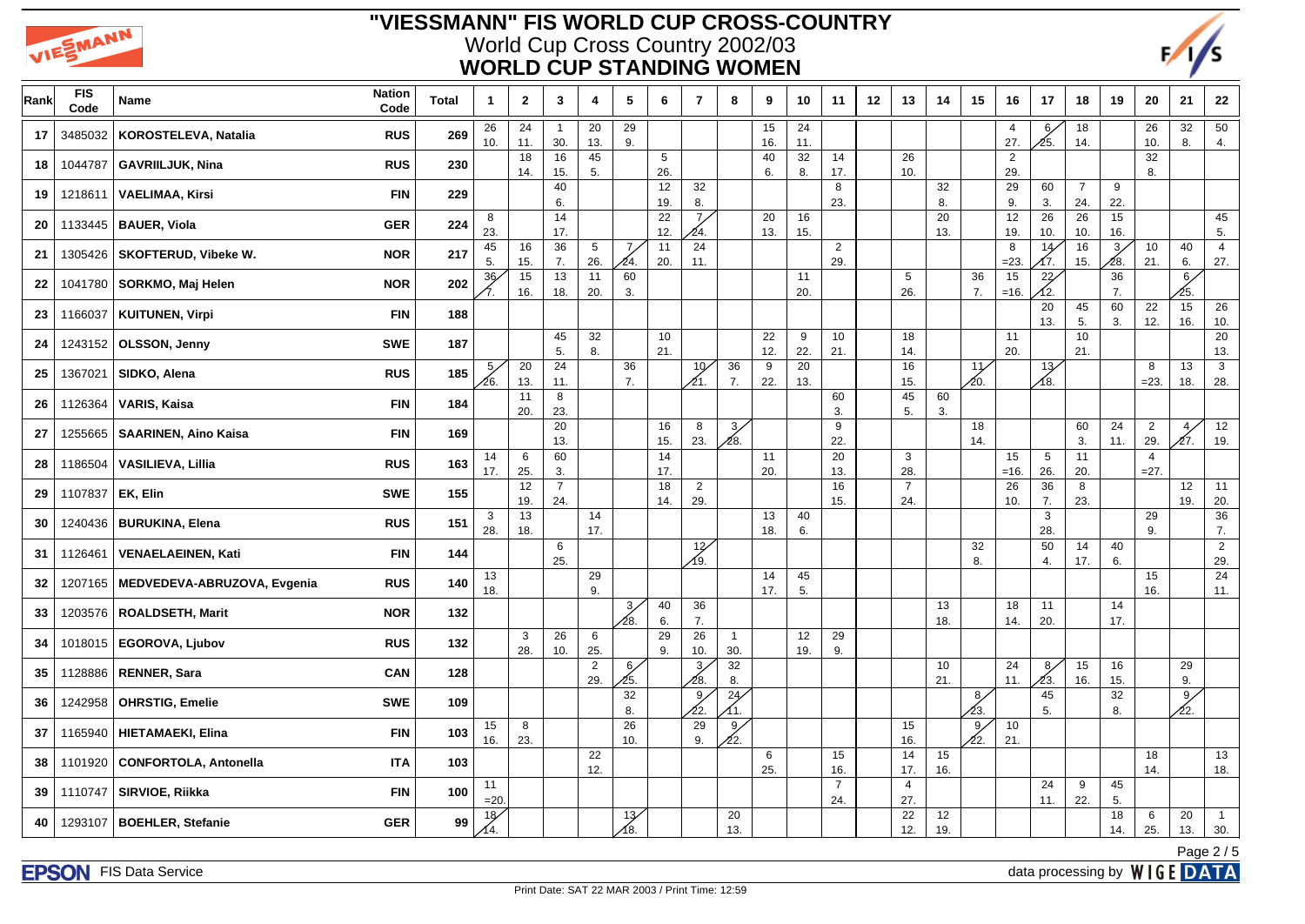



| Rank | <b>FIS</b><br>Code | Name                           | <b>Nation</b><br><b>Total</b><br>Code | 1                      | $\mathbf{2}$          | $\mathbf{3}$          | 4                     | $\sqrt{5}$            | 6                     | $\overline{7}$         | 8                      | 9                     | 10                    | 11                    | 12 | 13                    | 14                    | 15                     | 16                     | 17                    | 18                    | 19                    | 20                     | 21                     | 22                    |
|------|--------------------|--------------------------------|---------------------------------------|------------------------|-----------------------|-----------------------|-----------------------|-----------------------|-----------------------|------------------------|------------------------|-----------------------|-----------------------|-----------------------|----|-----------------------|-----------------------|------------------------|------------------------|-----------------------|-----------------------|-----------------------|------------------------|------------------------|-----------------------|
| 41   | 1062053            | YOKOYAMA, Sumiko               | <b>JPN</b><br>94                      |                        | 26<br>10.             |                       | 8<br>23.              |                       |                       |                        |                        | 16<br>15.             |                       | 12<br>19.             |    | 24<br>11.             |                       |                        |                        |                       |                       |                       | 8<br>$=23.$            |                        |                       |
| 42   | 3425003            | STEIRA, Kristin                | <b>NOR</b><br>93                      |                        |                       |                       |                       |                       |                       |                        |                        |                       |                       |                       |    | 29<br>9.              |                       |                        |                        |                       | 12<br>19.             |                       | 12<br>19.              |                        | 40<br>6.              |
| 43   | 1237817            | <b>DAHLBERG, Anna</b>          | 85<br><b>SWE</b>                      | 40<br>6.               |                       |                       |                       |                       |                       | 4,<br>12.              | $\overline{15}$<br>Á6. |                       |                       |                       |    |                       |                       |                        | $5\phantom{.0}$<br>26. | 18<br>14.             |                       | 22<br>12.             |                        |                        |                       |
| 44   | 3665002            | NAGEJKINA, Swetlana            | 78<br><b>BLR</b>                      |                        | $\overline{7}$<br>24. |                       |                       |                       | $\overline{7}$<br>24. |                        |                        |                       | $\overline{4}$<br>27. | 36<br>7.              |    |                       |                       |                        |                        |                       | $\overline{2}$<br>29. |                       |                        |                        | 22<br>12.             |
| 45   | 1092123            | <b>RESCHWAMM SCHULZE, Anke</b> | 72<br><b>GER</b>                      | 22<br>12.              |                       |                       |                       | 14<br>17.             |                       |                        |                        |                       |                       |                       |    |                       | $\overline{7}$<br>24. | 29<br>9.               |                        |                       |                       | 12<br>∕19.            |                        |                        |                       |
| 46   | 1068455            | <b>HUBER, Andrea</b>           | 70<br>SUI                             |                        |                       |                       |                       |                       |                       | 22<br>12.              | $\overline{7}$<br>24.  | 12<br>19.             |                       | 13<br>18.             |    |                       | 16<br>15.             |                        |                        |                       |                       |                       |                        |                        |                       |
| 47   | 1139071            | <b>MORODER, Karin</b>          | <b>ITA</b><br>66                      |                        |                       |                       |                       |                       |                       |                        | 50<br>4.               |                       |                       |                       |    |                       | $\overline{2}$<br>29. | 14<br>17.              |                        |                       |                       |                       |                        |                        |                       |
| 48   | 1262261            | <b>WIGERNAES, Ine</b>          | <b>NOR</b><br>66                      |                        |                       |                       |                       |                       |                       |                        |                        |                       |                       |                       |    |                       |                       | $\,$ 5 $\,$<br>26.     |                        | $\overline{4}$<br>27. | 32<br>8.              | $\overline{7}$<br>24. |                        | 22<br>12.              |                       |
| 49   | 1355478            | <b>NARUM, Ingrid</b>           | 66<br><b>NOR</b>                      | 12/<br>19.             |                       |                       |                       | 16<br>15.             |                       | 13 <sub>7</sub><br>18. |                        |                       |                       |                       |    |                       |                       | 22<br>12.              |                        | 15<br>16.             | 13<br>18.             | $\frac{2}{3}$<br>29.  |                        | 8/<br>23.              |                       |
| 50   | 1147801            | <b>BAY, Tina</b>               | <b>NOR</b><br>59                      |                        | $\mathbf{1}$<br>30.   |                       |                       | $\overline{a}$<br>29. | 32<br>8.              | 14<br>17.              |                        |                       |                       | $\overline{1}$<br>30. |    |                       | 9<br>22.              |                        |                        |                       |                       |                       |                        |                        |                       |
| 51   | 1222200            | LONGA, Marianna                | 58<br><b>ITA</b>                      |                        |                       |                       |                       |                       | $\mathbf{3}$<br>28.   |                        |                        | $\overline{4}$<br>27. |                       |                       |    | $\overline{1}$<br>30. | 36<br>7.              |                        | 8<br>$=23.$            |                       | 6<br>25.              |                       |                        |                        |                       |
| 52   | 1213761            | <b>KLAUS, Isabel</b>           | 54<br><b>GER</b>                      | $\frac{6}{25}$         |                       |                       |                       | 11<br>∕20.            |                       | 5,<br>∕26.             | 29<br>9.               |                       |                       |                       |    |                       | $\mathbf{1}$<br>30.   | 13<br>18.              |                        | $\frac{2}{3}$<br>∕29. |                       | 11<br>20.             |                        |                        |                       |
| 53   | 1283116            | <b>ANDERSSON, Lina</b>         | <b>SWE</b><br>53                      |                        |                       |                       |                       |                       |                       |                        |                        |                       |                       |                       |    |                       |                       |                        |                        | 10<br>21.             |                       | 29<br>9.              |                        | 14<br>17.              |                       |
| 54   | 1169432            | NATUMI, Madoka                 | <b>JPN</b><br>52                      |                        |                       |                       |                       | 5/<br>∕26.            |                       | 18<br>14.              | 26<br>10.              |                       |                       |                       |    |                       |                       |                        |                        | 1'<br>ර0.             |                       | 8<br>23.              |                        | $1\overline{ }$<br>30. |                       |
| 55   | 1255374            | LASSILA, Riitta Liisa          | <b>FIN</b><br>50                      |                        | 29<br>9.              | 9<br>22.              | 12<br>19.             |                       |                       |                        |                        |                       |                       |                       |    |                       |                       |                        |                        |                       |                       |                       |                        |                        |                       |
| 56   | 1296114            | <b>KELDER, Christina</b>       | 49<br><b>ITA</b>                      | $\overline{4}$<br>27.  |                       |                       |                       | 12<br>19.             |                       |                        | 16<br>15.              |                       |                       |                       |    |                       | 11<br>20.             | 10 <sup>2</sup><br>21. |                        |                       |                       |                       |                        | 10<br>21.              |                       |
| 57   | 1138877            | FOLLIS, Arianna                | 43<br><b>ITA</b>                      | $\overline{20}$<br>13. | $\overline{c}$<br>29. |                       |                       | $\mathbf{1}$<br>⁄30.  |                       |                        | $5\phantom{.0}$<br>26. |                       |                       |                       |    |                       |                       | $\overline{4}$<br>27.  |                        |                       |                       |                       | $5\phantom{.0}$<br>26. | $\frac{3}{2}$<br>∕28.  | $\overline{7}$<br>24. |
| 58   | 3665004            | ZJATIKOVA, Vera                | 40<br><b>BLR</b>                      |                        |                       |                       |                       |                       |                       |                        |                        |                       | 13<br>18.             |                       |    |                       |                       |                        |                        |                       |                       |                       | 11<br>20.              |                        | 16<br>15.             |
| 59   | 1005502            | PALUSELLI, Cristina            | 40<br><b>ITA</b>                      |                        |                       |                       | 4<br>27.              |                       | 6<br>25.              |                        |                        |                       | 3<br>28.              |                       |    | 13<br>18.             | 14<br>17.             |                        |                        |                       |                       |                       |                        |                        |                       |
| 60   | 3665003            | ZJATIKOVA, Natalja             | 38<br><b>BLR</b>                      |                        |                       |                       |                       |                       |                       |                        |                        |                       | 29<br>9.              |                       |    |                       |                       |                        |                        |                       |                       |                       | 9<br>22.               |                        |                       |
| 61   | 3185003            | MALVALEHTO, Mona-Liisa         | 37<br><b>FIN</b>                      |                        |                       | $\overline{4}$<br>27. |                       |                       |                       |                        |                        |                       |                       | 4<br>27.              |    |                       |                       |                        |                        | 9<br>22.              |                       | 20<br>13.             |                        |                        |                       |
| 62   | 1109001            | <b>SENTELER, Andrea</b>        | 36<br>SUI                             | 16<br>15.              |                       |                       |                       | 8<br>23.              |                       |                        | 12<br>19.              |                       |                       |                       |    |                       |                       |                        |                        |                       |                       |                       |                        |                        |                       |
| 63   | 1254210            | LAJSKAJA DENISOVA, Marina      | 28<br><b>RUS</b>                      |                        |                       |                       |                       |                       |                       |                        |                        |                       | 26<br>10.             |                       |    |                       |                       | $\overline{2}$<br>29.  |                        |                       |                       |                       |                        |                        |                       |
| 64   | 1304747            | <b>OESTBY, Jannike</b>         | <b>NOR</b><br>25                      |                        | $\overline{4}$<br>27. |                       | $\overline{7}$<br>24. |                       |                       |                        |                        | $\overline{1}$<br>30. | $\overline{1}$<br>30. |                       |    | 12<br>19.             |                       |                        |                        |                       |                       |                       |                        |                        |                       |
|      |                    |                                |                                       |                        |                       |                       |                       |                       |                       |                        |                        |                       |                       |                       |    |                       |                       |                        |                        |                       |                       |                       |                        |                        | Page 3/5              |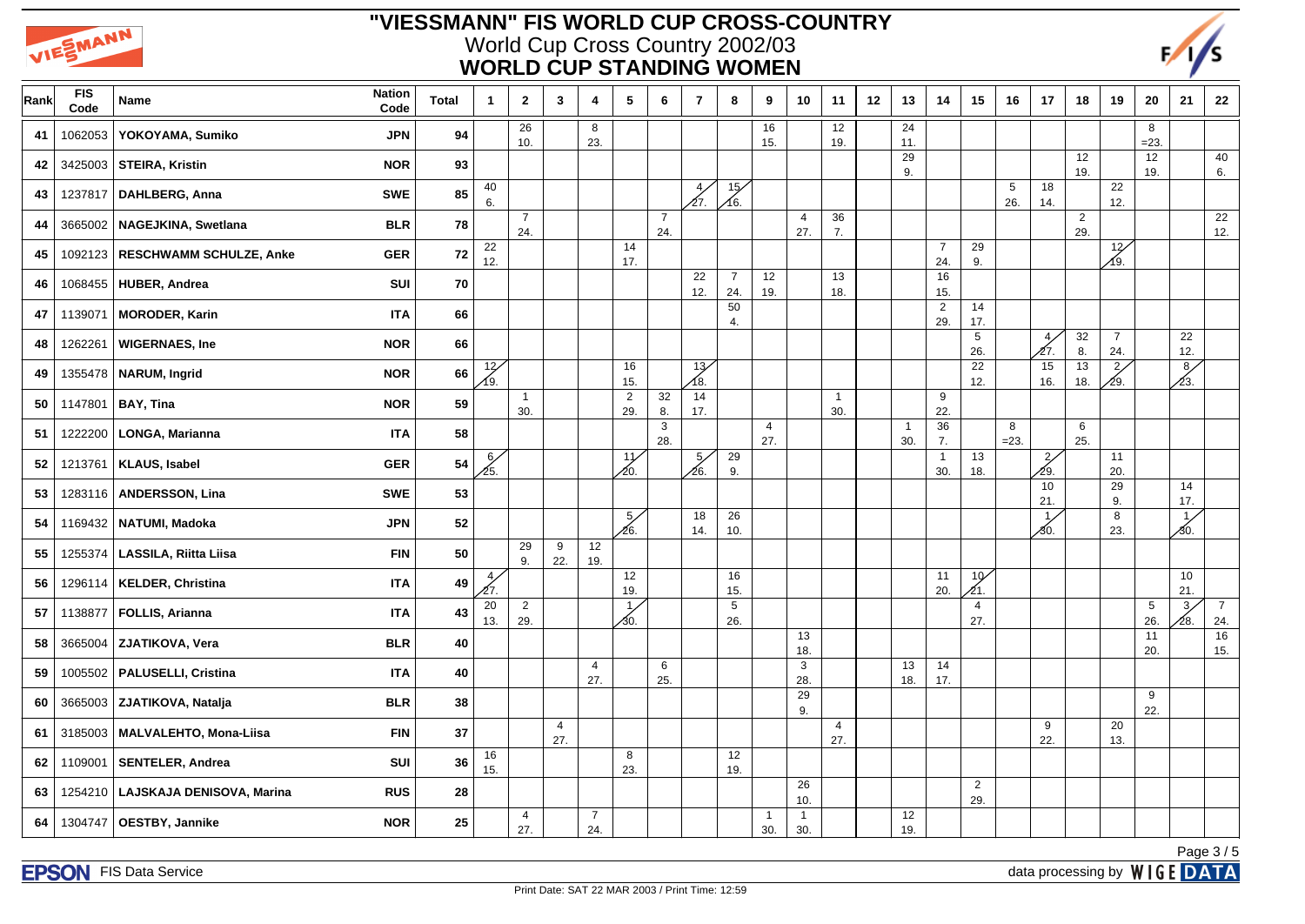



| Rank   | <b>FIS</b><br>Code | <b>Nation</b><br>Name<br>Code              | <b>Total</b> | $\mathbf{1}$          | $\mathbf{2}$           | $\mathbf{3}$          | 4         | $\sqrt{5}$            | 6                     | $\overline{7}$ | 8                     | 9                     | 10                    | 11       | 12 | 13        | 14                     | 15        | 16                  | 17                    | 18                    | 19       | 20                       | 21        | ${\bf 22}$ |
|--------|--------------------|--------------------------------------------|--------------|-----------------------|------------------------|-----------------------|-----------|-----------------------|-----------------------|----------------|-----------------------|-----------------------|-----------------------|----------|----|-----------|------------------------|-----------|---------------------|-----------------------|-----------------------|----------|--------------------------|-----------|------------|
| $= 65$ | 3185005            | PERAELAE, Kirsi<br><b>FIN</b>              | 24           |                       |                        |                       |           |                       |                       |                |                       |                       |                       |          |    |           |                        |           |                     |                       |                       |          |                          | 24<br>11. |            |
| =65    | 1186989            | MALI, Andreja<br><b>SLO</b>                | 24           | 24<br>11.             |                        |                       |           |                       |                       |                |                       |                       |                       |          |    |           |                        |           |                     |                       |                       |          |                          |           |            |
| 67     | 1205031            | DOMEIJ, Sofia<br><b>SWE</b>                | 23           |                       |                        |                       |           |                       |                       |                |                       | $\overline{7}$<br>24. |                       |          |    |           |                        |           |                     |                       |                       |          |                          | 16<br>15. |            |
| 68     | 3665000            | LOPATINA, Viktoria<br><b>BLR</b>           | 23           | 11<br>$=20$           |                        |                       |           | $\overline{4}$<br>27. |                       |                | 8<br>23.              |                       |                       |          |    |           |                        |           |                     |                       |                       |          |                          |           |            |
| 69     | 1175834            | SMIGUN, Katrin<br><b>EST</b>               | 22           |                       |                        |                       | 10<br>21. |                       | $\overline{2}$<br>29. |                |                       | 10<br>21.             |                       |          |    |           |                        |           |                     |                       |                       |          |                          |           |            |
| 70     | 1250524            | <b>ITA</b><br><b>GENUIN, Magda</b>         | 20           |                       |                        |                       |           |                       |                       |                | 14<br>17.             |                       |                       |          |    |           |                        | 6<br>25.  |                     |                       |                       |          |                          |           |            |
| 71     | 3185000            | <b>FIN</b><br>RINTALA, Mirva               | 18           |                       |                        |                       |           |                       |                       |                |                       |                       |                       |          |    |           |                        |           |                     |                       |                       |          |                          | 18<br>14. |            |
| 72     | 1056621            | <b>UKR</b><br><b>TERELIA, Irina</b>        | 18           |                       |                        |                       | 13<br>18. |                       |                       |                |                       |                       |                       | 5<br>26. |    |           |                        |           |                     |                       |                       |          |                          |           |            |
| 73     | 1373617            | <b>FESSEL, Nicole</b><br><b>GER</b>        | 18           | $\overline{7}$<br>24. |                        |                       |           |                       |                       |                | 11<br>20.             |                       |                       |          |    |           |                        |           |                     |                       |                       |          |                          |           |            |
| 74     |                    | <b>KAZ</b><br>1182042   MALAHOVA, Svetlana | 17           |                       |                        | $\overline{2}$<br>29. | 15<br>16. |                       |                       |                |                       |                       |                       |          |    |           |                        |           |                     |                       |                       |          |                          |           |            |
| 75     |                    | <b>RUS</b><br>1322110   MOSKALENKO, Olga   | 17           |                       |                        |                       |           |                       |                       |                | 10<br>21.             |                       | $\overline{7}$<br>24. |          |    |           |                        |           |                     |                       |                       |          |                          |           |            |
| 76     | 3185004            | SARASOJA, Riikka<br><b>FIN</b>             | 16           |                       |                        |                       |           |                       |                       |                |                       |                       |                       |          |    |           |                        | 16<br>15. |                     |                       |                       |          |                          |           |            |
| 77     | 1170208            | <b>OLSEN KATNOSA, Anita</b><br><b>NOR</b>  | 15           |                       |                        |                       |           |                       |                       |                |                       |                       |                       |          |    |           |                        | 15<br>16. |                     |                       |                       |          |                          |           |            |
| 78     |                    | 1217156   BALATKOVA, Helena<br><b>CZE</b>  | 15           |                       | $5\phantom{.0}$<br>26. |                       |           |                       |                       |                |                       |                       |                       |          |    | 10<br>21. |                        |           |                     |                       |                       |          |                          |           |            |
| 79     | 1243055            | <b>SWE</b><br>HANDLER, Mariana             | 14           |                       |                        |                       |           |                       |                       |                |                       |                       |                       |          |    | 11<br>20. |                        |           | $\mathbf{3}$<br>28. |                       |                       |          |                          |           |            |
| 80     | 1174670            | RAJDLOVA, Kamila<br><b>CZE</b>             | 13           |                       |                        |                       |           |                       |                       |                |                       |                       |                       |          |    |           |                        |           |                     |                       |                       |          | $\overline{4}$<br>$=27.$ |           | 9<br>22.   |
| 81     | 1304165            | <b>GJOEMLE, Ella</b><br><b>NOR</b>         | 13           |                       |                        |                       |           |                       |                       |                |                       |                       |                       |          |    |           | $5\phantom{.0}$<br>26. |           |                     | $\overline{7}$<br>24. | $\overline{1}$<br>30. |          |                          |           |            |
| 82     | 3205068            | <b>GER</b><br>KLEIN, Janet                 | 12           |                       |                        |                       |           |                       |                       |                |                       |                       |                       |          |    |           |                        | 12<br>19. |                     |                       |                       |          |                          |           |            |
| 83     | 3665005            | <b>BLR</b><br>KALUGINA, Elena              | 12           |                       |                        |                       |           |                       |                       |                |                       |                       | $\overline{2}$<br>29. |          |    |           |                        |           |                     |                       |                       |          |                          |           | 10<br>21.  |
| 84     | 1337824            | MALOVA, Ljubov<br><b>RUS</b>               | 10           |                       |                        |                       |           |                       |                       |                |                       |                       | 10<br>21.             |          |    |           |                        |           |                     |                       |                       |          |                          |           |            |
| 85     | 1155658            | <b>WAGNER, Wendy Kay</b><br><b>USA</b>     | 10           |                       |                        |                       |           |                       |                       |                |                       |                       |                       |          |    |           | 6<br>25.               |           |                     |                       | $\overline{4}$<br>27. |          |                          |           |            |
| 86     | 3485051            | TIMOFEEVA, Veronika<br><b>RUS</b>          | $\bf8$       |                       |                        |                       |           |                       |                       |                |                       |                       | 8<br>23.              |          |    |           |                        |           |                     |                       |                       |          |                          |           |            |
| 87     | 1215022            | <b>BLR</b><br>KOROLIK, Ludmila             | $\bf8$       |                       |                        |                       |           |                       |                       |                |                       | 8<br>23.              |                       |          |    |           |                        |           |                     |                       |                       |          |                          |           |            |
| 88     | 3435001            | KOWALCZYK, Justyna<br>POL                  | 8            |                       |                        |                       |           |                       |                       |                | $\overline{2}$<br>29. |                       |                       |          |    |           |                        |           |                     |                       |                       | 6<br>25. |                          |           |            |
|        |                    |                                            |              |                       |                        |                       |           |                       |                       |                |                       |                       |                       |          |    |           |                        |           |                     |                       |                       |          |                          |           | Page 4/5   |